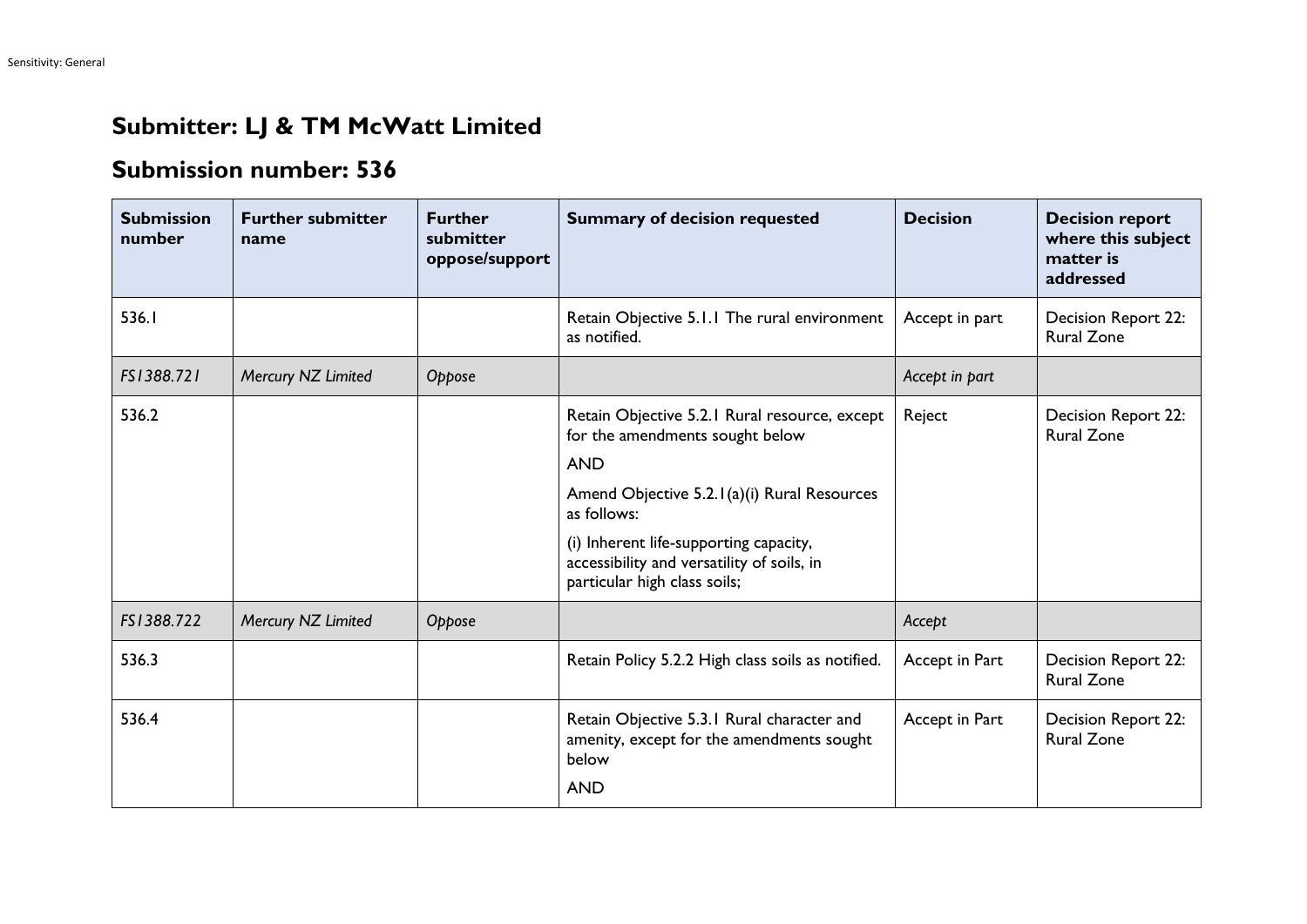| <b>Submission</b><br>number | <b>Further submitter</b><br>name | <b>Further</b><br>submitter<br>oppose/support | <b>Summary of decision requested</b>                                                                                                 | <b>Decision</b> | <b>Decision report</b><br>where this subject<br>matter is<br>addressed |
|-----------------------------|----------------------------------|-----------------------------------------------|--------------------------------------------------------------------------------------------------------------------------------------|-----------------|------------------------------------------------------------------------|
|                             |                                  |                                               | Amend Objective 5.3.1 Rural character and<br>amenity as follows:                                                                     |                 |                                                                        |
|                             |                                  |                                               | (a) Rural character and amenity are<br>maintained while recognising the localised<br>character of different parts of the District.   |                 |                                                                        |
| 536.5                       |                                  |                                               | Retain Rule 22.4.1.2 General subdivision,<br>except for the amendments sought below                                                  | Accept in Part  | Decision Report 22:<br><b>Rural Zone</b>                               |
|                             |                                  |                                               | <b>AND</b>                                                                                                                           |                 |                                                                        |
|                             |                                  |                                               | Add a new discretionary activity to Rule<br>22.4.1.2 General subdivision, as follows:                                                |                 |                                                                        |
|                             |                                  |                                               | DI                                                                                                                                   |                 |                                                                        |
|                             |                                  |                                               | (a) General subdivision around an existing<br>dwelling and associated curtilage that does<br>not comply with Rule 22.4.1.2 (iv) RD1. |                 |                                                                        |
|                             |                                  |                                               | (b) General subdivision around established<br>rural activities that does not comply with<br>Rule 22.4.1.2 (iv) RD1.                  |                 |                                                                        |
| FS1388.723                  | Mercury NZ Limited               | Oppose                                        |                                                                                                                                      | Accept in Part  |                                                                        |
| 536.6                       |                                  |                                               | Delete Rule 22.4.1.2(a)(v) General<br>subdivision;                                                                                   | Accept in Part  | Decision Report 22:<br><b>Rural Zone</b>                               |
|                             |                                  |                                               | <b>AND</b>                                                                                                                           |                 |                                                                        |
|                             |                                  |                                               | Add a new matter of discretion to Rule<br>22.4.1.2(b) General subdivision, as follows:                                               |                 |                                                                        |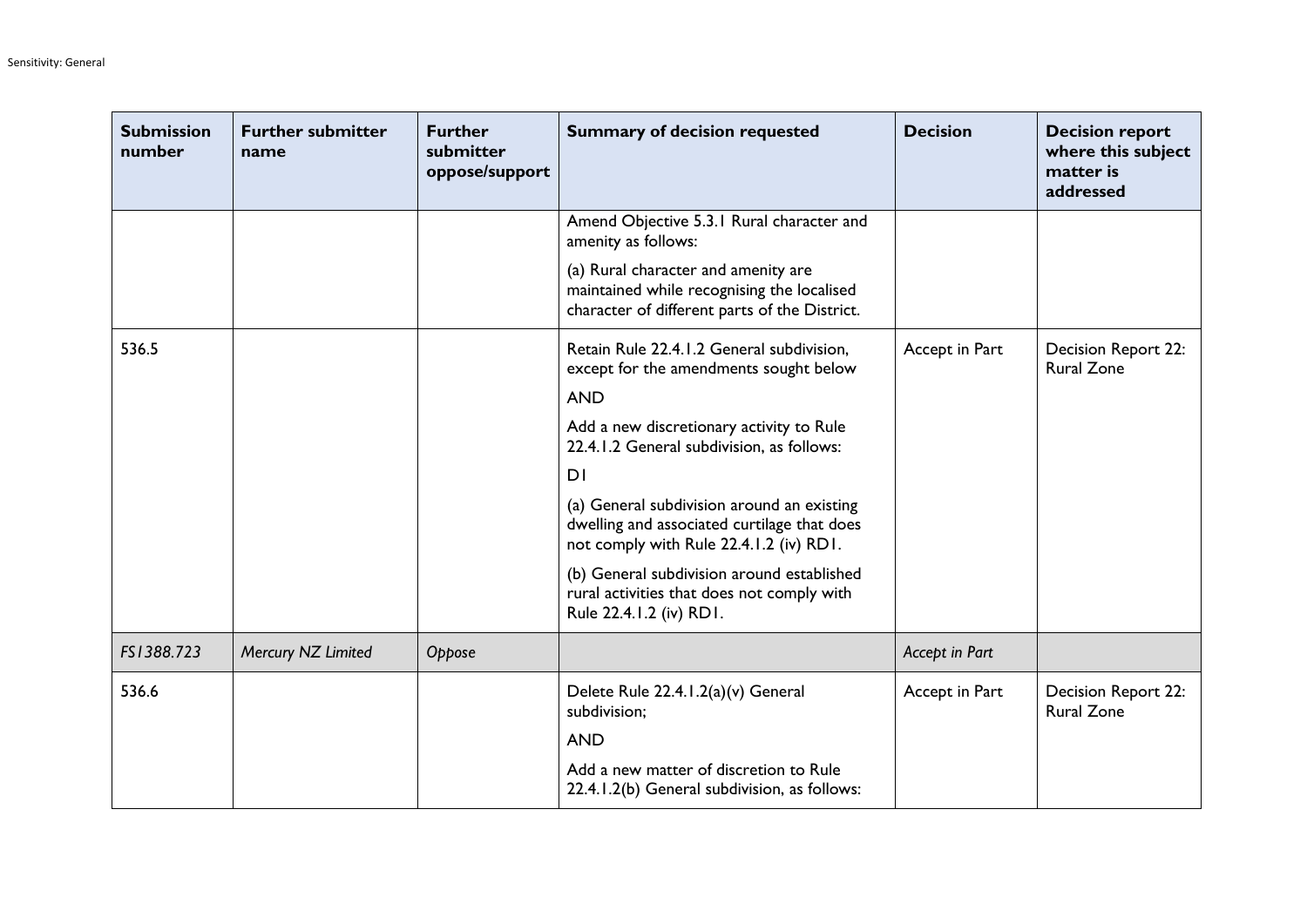| <b>Submission</b><br>number | <b>Further submitter</b><br>name | <b>Further</b><br>submitter<br>oppose/support | <b>Summary of decision requested</b>                                                                                                                                           | <b>Decision</b> | <b>Decision report</b><br>where this subject<br>matter is<br>addressed |
|-----------------------------|----------------------------------|-----------------------------------------------|--------------------------------------------------------------------------------------------------------------------------------------------------------------------------------|-----------------|------------------------------------------------------------------------|
|                             |                                  |                                               | (b) Council's discretion is restricted to the<br>following matters:  (vi) Effects on rural<br>productivity and fragmentation of high class<br>soils.                           |                 |                                                                        |
| FS1388.724                  | Mercury NZ Limited               | Oppose                                        |                                                                                                                                                                                | Accept in Part  |                                                                        |
| 536.7                       |                                  |                                               | Retain Rule 22.4.1.2(a)(i)-(ii) General<br>Subdivision.                                                                                                                        | Accept in Part  | Decision Report 22:<br><b>Rural Zone</b>                               |
| FS1388.725                  | Mercury NZ Limited               | Oppose                                        |                                                                                                                                                                                | Accept in Part  |                                                                        |
| 536.8                       |                                  |                                               | Retain Rule 22.4.1.2 RD1(a)(iv) General<br>subdivision, which classifies creation of an<br>additional lot between 8,000m2 and 1.6ha as<br>a restricted discretionary activity. | Accept in Part  | <b>Decision Report 22:</b><br><b>Rural Zone</b>                        |
| FS1388.726                  | Mercury NZ Limited               | Oppose                                        |                                                                                                                                                                                | Accept in Part  |                                                                        |
| 536.9                       |                                  |                                               | Retain Policy 5.3.8 Effects on rural character<br>and amenity from rural subdivision, except<br>for the amendments sought below                                                | Accept in Part  | <b>Decision Report 22:</b><br><b>Rural Zone</b>                        |
|                             |                                  |                                               | <b>AND</b>                                                                                                                                                                     |                 |                                                                        |
|                             |                                  |                                               | Amend Policy 5.3.8 Policy Effects on rural<br>character and amenity from rural subdivision,<br>so that it reads as follows:                                                    |                 |                                                                        |